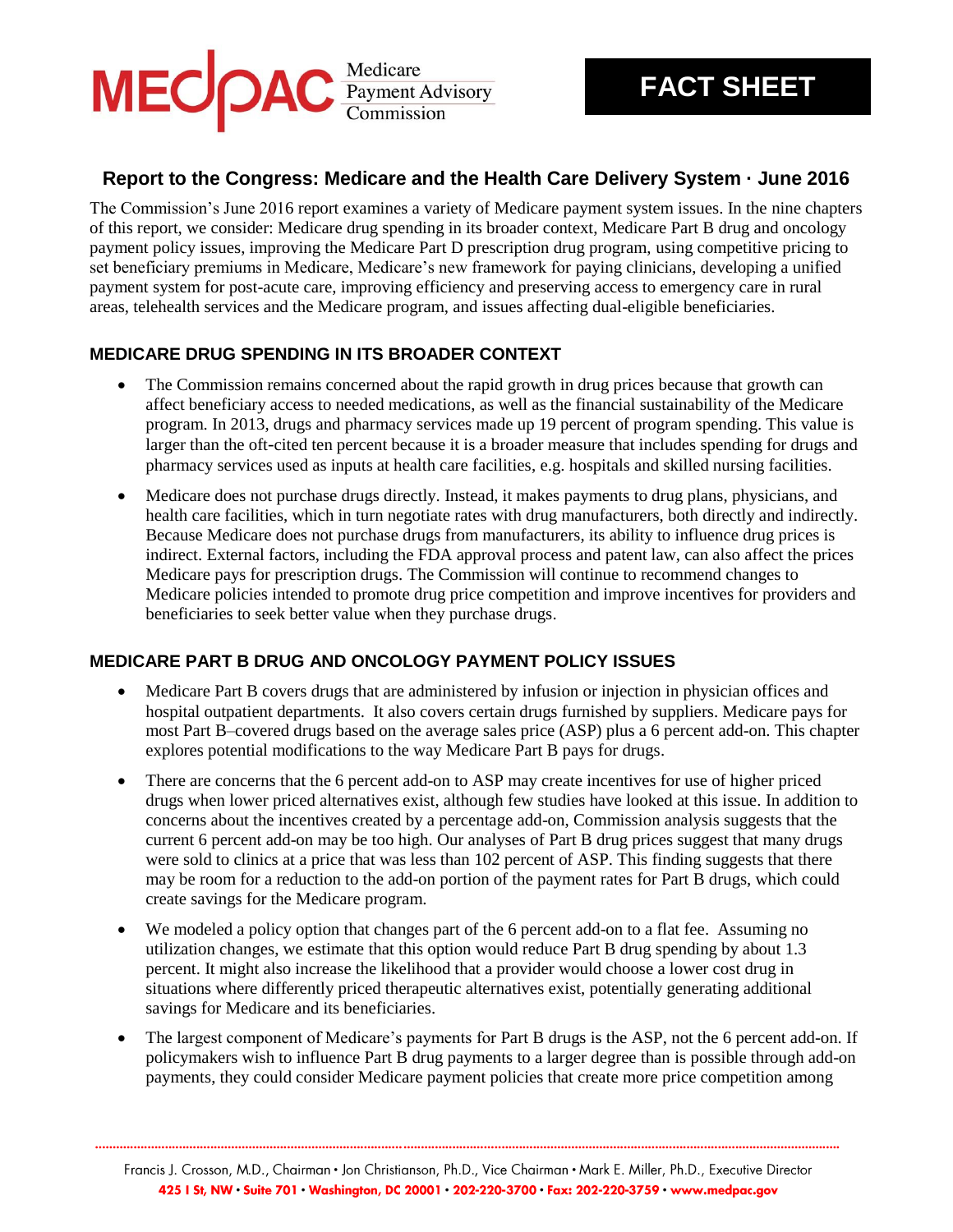drugs or that put downward pressure on ASP. We examine three such policy options. The first would limit the amount that Medicare's ASP-based payment for a drug could grow over time, which could help insulate the program from substantial price increases. The second would combine single billing codes for Part B drugs with similar health effects, predominantly biosimilars, into consolidated codes, to spur price competition among these drugs. The third policy would restructure Medicare's suspended competitive acquisition program through which physicians could obtain Part B drugs from a vendor.

- This chapter also considers approaches to improve the quality and efficiency of oncology care, as more than half of Medicare Part B drug spending is associated with anticancer drugs. For this report, we examined four approaches, used in Medicare and non-Medicare settings, which aim to improve the efficiency of oncology and related care. Two approaches attempt to improve the value of drug spending. These include oncology clinical pathways and risk-sharing agreements between product manufacturers and payers. Two broader approaches take a more holistic view of cancer care by improving care management and coordination. These include oncology medical homes and bundling Part B oncology drugs with non-oncology services, which would hold providers accountable for the total cost of services across an episode of care.
- The Office of Inspector General has reported that Medicare Part B pays substantially higher dispensing fees than the rates paid by Medicare Part D plans and Medicaid for inhalation drugs furnished by durable medical equipment suppliers. Medicare also pays higher supplying fees for Part B–covered immunosuppressives, oral anticancer, and oral antiemetic drugs furnished by pharmacies. We believe that Medicare should not pay dispensing and supplying fees higher than other payers.

#### **Recommendations:**

 The Secretary should reduce the Medicare Part B dispensing and supplying fees to rates similar to other payers.

#### **IMPROVING THE MEDICARE PART D PRESCRIPTION DRUG PROGRAM**

- The structure of Part D, launched in 2006, was designed to encourage broad participation of private plan sponsors in a new program. The design features included a basic subsidy, subsidies for the poor, risk corridors, and a large subsidy for catastrophic costs. However, the markets for Medicare Advantage (MA) prescription drug plans and for stand-alone prescription drug plans are now firmly established, and the program's incentives need to be restructured to better ensure financial sustainability.
- Financial sustainability is a growing concern because of sizable increases in program expenditures for high-cost enrollees (those who reach Part D's out-of-pocket (OOP) threshold). Much of those spending increases have been driven by increases in the average price of prescriptions filled by non-low-incomesubsidy (LIS) beneficiaries (which reflects both growth in drug prices and changes in the mix of drugs used), and therefore many more enrollees are reaching the OOP threshold. Going forward, many new biopharmaceutical products in the development pipeline will have substantially higher prices than previous treatments, even when they have therapeutic competitors. This will exert strong upward pressure on costs and premiums.
- The Commission recommends improvements intended to increase incentives and tools for private plans to manage drug costs. Together, the recommendations make up a package of policy changes. One set of changes shift more financial risk to plans and would give sponsors greater financial incentives and stronger tools to manage the benefits of high-cost enrollees. Other parts of the Commission's recommendations would exclude manufacturer discounts on brand-name drugs from counting as enrollees' true out-of-pocket spending, while providing greater insurance protection by eliminating beneficiary cost sharing above the catastrophic cap. The recommendations would also allow plans to send greater price signals to low-income beneficiaries to use generic drugs and would allow plans to use selected tools to manage specialty drug benefits.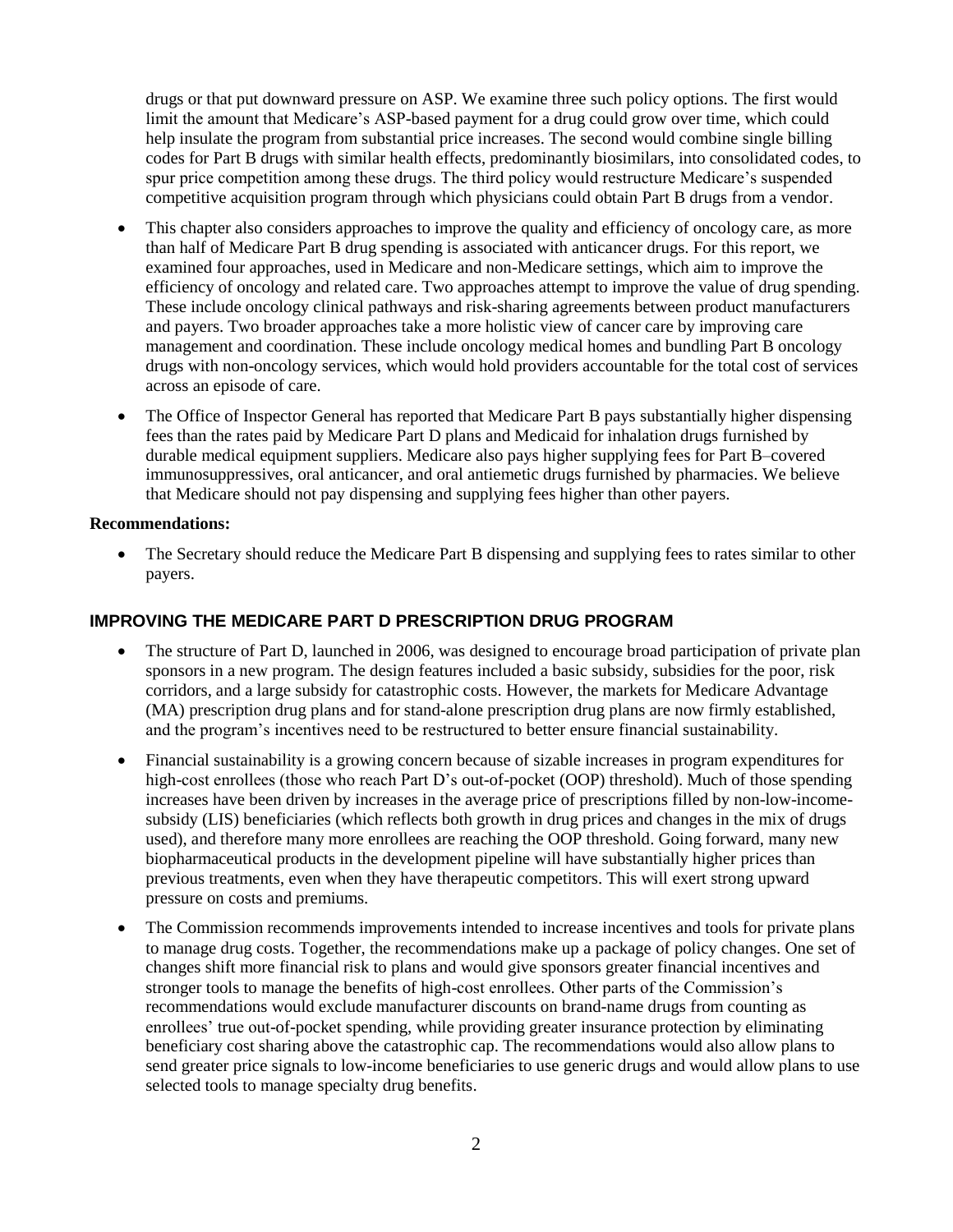Under the combined recommendations, Part D's risk adjusters would become more important as a tool for counterbalancing plan incentives for selection, and CMS would need to take steps to recalibrate the risk-adjustment system. Similarly, because plans would have greater flexibility to use formulary tools to manage benefits, CMS would need to continue monitoring plan operations to ensure appropriate beneficiary access. The agency would also need to ensure that the exceptions and appeals process under Part D functions effectively.

#### **Recommendations:**

- The Congress should change Part D to:
	- $\circ$  transition Medicare's individual reinsurance subsidy from 80 percent to 20 percent while maintaining Medicare's overall 74.5 percent subsidy of basic benefits,
	- o exclude manufacturers' discounts in the coverage gap from enrollees' true out-of-pocket spending, and
	- o eliminate enrollee cost sharing above the out-of-pocket threshold
- The Congress should change Part D's low-income subsidy to:
	- o modify copayments for Medicare beneficiaries with incomes at or below 135 percent of poverty to encourage the use of generic drugs, preferred multisource drugs, or biosimilars when available in selected therapeutic classes;
	- o direct the Secretary to reduce or eliminate cost sharing for generic drugs, preferred multisource drugs, and biosimilars; and
	- o direct the Secretary to determine appropriate therapeutic classifications for the purposes of implementing this policy and review the therapeutic classes at least every three years.
- The Secretary should change Part D to:
	- o remove antidepressants and immunosupressants for transplant rejection from the classes of clinical concern,
	- o streamline the process for formulary changes,
	- o require prescribers to provide standardized supporting justifications with more clinical rigor when applying for exceptions, and
	- o permit plan sponsors to use selected tools to manage specialty drug benefits while maintaining appropriate access to needed medications.

## **USING COMPETITIVE PRICING TO SET BENEFICIARY PREMIUMS IN MEDICARE**

- The Commission has been studying how Medicare could structure premiums to encourage beneficiaries to choose the most efficient (high-quality, low-cost) option for receiving Medicare benefits while maintaining equity for beneficiaries across different geographic areas.
- We discuss three methods for setting premiums. Under each design, beneficiaries can enroll in either fee-for-service (FFS) Medicare or MA, but the premium they pay will differ depending on their choice. In addition, the federal contribution is financially neutral across payment systems—that is, equal for FFS Medicare and MA in each market. Under two designs, beneficiaries who choose the less efficient option will pay a higher premium. Exactly how much higher that premium will be depends on the difference between average FFS costs and the cost of the reference MA plan in the area. Under either design, if the beneficiary premium impact is deemed too expensive in some markets, policymakers could mitigate the increase in beneficiary premiums in a variety of ways (e.g., by limiting how much premiums can differ between FFS and MA or by phasing in increases over time), though these steps would also limit the power of the incentive.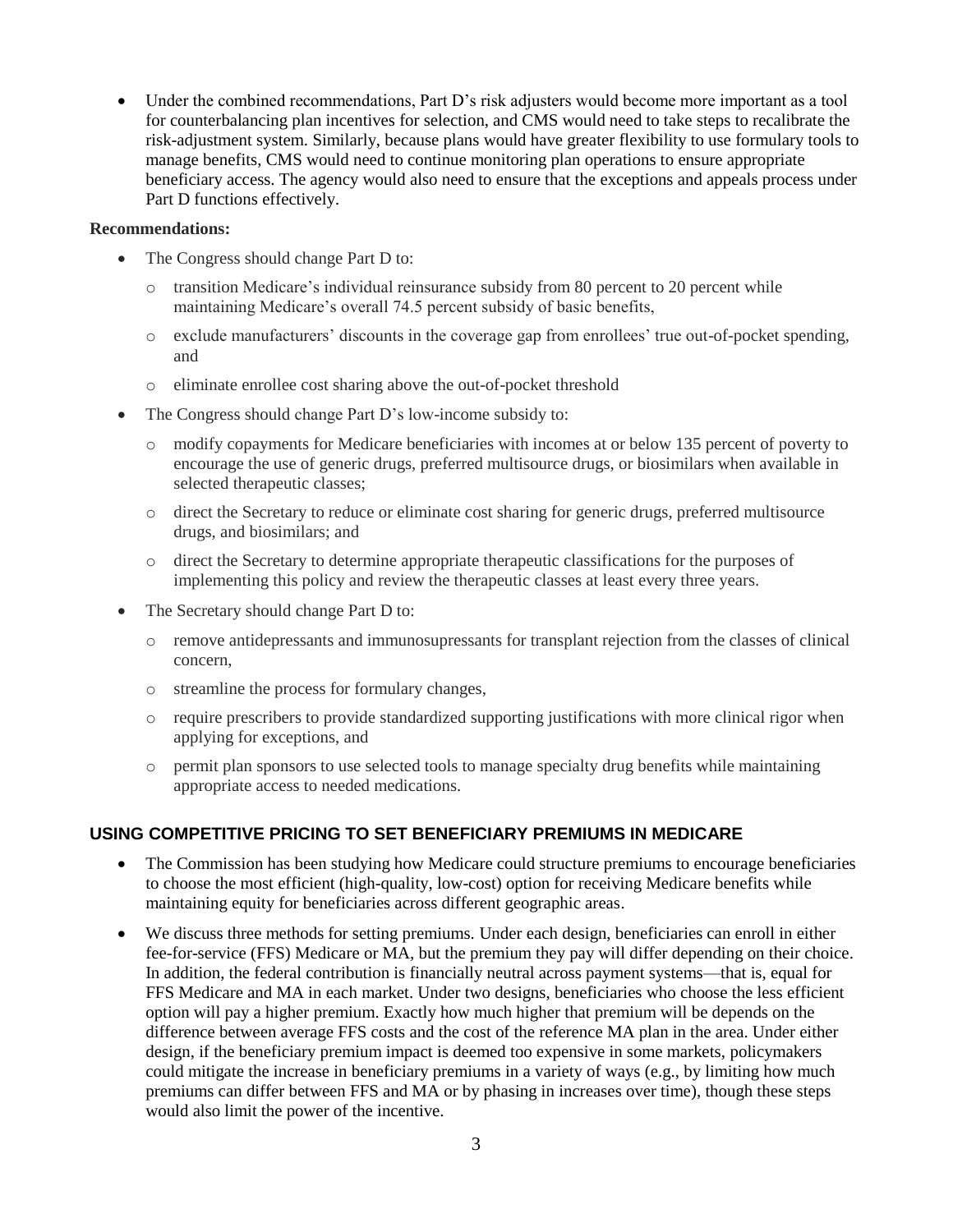### **MEDICARE'S NEW FRAMEWORK FOR PAYING CLINICIANS**

- The Medicare Access and CHIP Reauthorization Act of 2015 (MACRA) repealed the sustainable growth rate (SGR) system and established a new approach for updating payments to clinicians. Essentially, MACRA establishes two paths for payment updates—a path for clinicians who participate in eligible alternative payment entities and a path for all other clinicians.
- This chapter presents the Commission's principles concerning the alternative payment model (APM) provisions of MACRA. It also discusses some key considerations for clinicians who do not qualify for the APM incentive payment. For these clinicians, a separate program exists for assessing their performance—the Merit-based Incentive Payment System (MIPS). Our discussion is intended to assist in thinking through the implementation of this legislation and to help move the Medicare program from one oriented toward FFS payment to one that encourages delivery system reform oriented toward payment for value. The Commission's basic principles for APMs are:
	- o Clinicians should receive an incentive payment only if the eligible alternative payment entity in which they participate is successful in controlling cost, improving quality, or both.
	- o The eligible alternative payment entity should be at financial risk for total Part A and Part B spending.
	- o The eligible alternative payment entity should be responsible for a beneficiary population sufficiently large to detect changes in spending and quality.
	- $\circ$  The eligible alternative payment entity should have the ability to share savings with beneficiaries.
	- o Eligible alternative payment entities should receive relief from certain CMS regulations.
	- o Each eligible alternative payment entity should assume financial risk and enroll clinicians.
- For MIPS, we outline some lessons that can be learned from CMS's experience with the performance incentive programs that may be components of the eventual MIPS program, and we discuss how to consider factors such as quality and resource use at the individual clinician level. We also underscore the Commission's position that quality measures should emphasize population-based outcomes.

## **DEVELOPING A UNIFIED PAYMENT SYSTEM FOR POST-ACUTE CARE**

- The Improving Medicare Post-Acute Care Transformation (IMPACT) Act of 2014 requires the Commission to develop a prototype for a unified prospective payment system that spans the four postacute care (PAC) settings—skilled nursing facilities (SNFs), home health agencies, inpatient rehabilitation facilities, and long-term care hospitals. The Commission is required to recommend features of a unified PAC PPS and consider the impact of moving to such a payment system.
- In this chapter, we report that a PAC PPS is within reach. The Commission's research found that it is feasible to develop a common unit of payment for PAC services, with patient and stay characteristics forming the basis of risk adjustment. Available administrative data can accurately predict the costs (and establish payments) for most of the patient groups we examined, but patient assessment data collected using a common assessment tool would increase the accuracy for certain types of stays.
- We estimate that a PAC PPS would redistribute payments among types of stays and from higher cost settings and providers to lower cost settings and providers. Under a PAC PPS, profitability would be more uniform across different types of stays or patients; therefore, providers would have less financial incentive to admit certain types of patients over others. This would also protect beneficiaries with complex care needs who might otherwise have difficulty obtaining care.
- To temper the initial impact of the PAC PPS, policymakers will need to consider a transition period for moving toward a new payment system. Yet given our encouraging results using currently available data,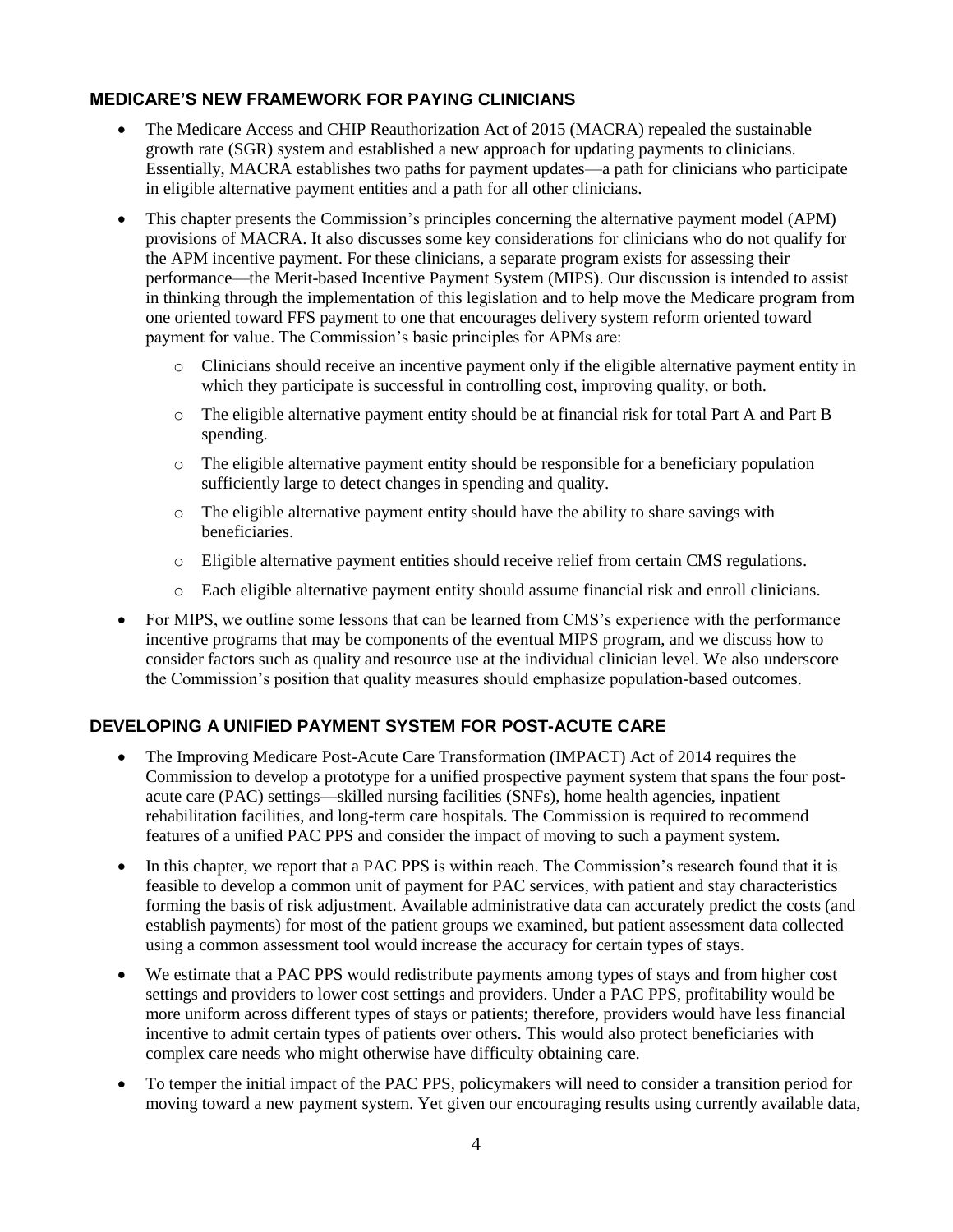the Secretary could consider implementing a unified PAC PPS sooner than is currently legislated, with refinements made over time to incorporate patient assessment data.

- Policymakers will also need to consider the level of PAC payments. The Commission estimates that, in 2013, PAC payments were 19 percent higher than the cost of stays. Consistent with the Commission's recommendations over multiple years, Medicare's payment rates for PAC should be reduced.
- The chapter discusses setting-specific regulations that might be waived at the same time the PAC PPS is implemented to "level the playing field" between providers in different settings. Over the longer term, the Secretary should consider developing a "core" set of conditions of participation for all PAC providers and a limited set of additional requirements for providers that opt to treat patients who require specialized care. Regulations would focus on requirements to treat specific types of patients rather than on specifications for each setting. The Secretary should implement a readmission policy to prevent unnecessary hospital readmissions and a value-based purchasing policy to tie payments to outcomes (to protect beneficiaries against stinting) and resource use (to prevent unnecessary service use, including serial PAC stays). MedPAC will continue to evaluate the payment system annually.

#### **IMPROVING EFFICIENCY AND PRESERVING ACCESS TO EMERGENCY CARE IN RURAL AREAS**

- Efficiently providing access to inpatient and emergency services is a growing challenge in sparsely populated rural areas. Declining populations can lead to declining hospital admissions and reductions in efficiency, which can cause financial difficulties for hospitals. Low volumes may also make it hard for clinicians at rural hospitals to have enough practice with different types of patients to provide patient outcomes equal to neighboring higher volume facilities.
- Most rural hospitals are critical access hospitals (CAHs), which receive cost-based payment for Medicare inpatient and outpatient services. The CAH model, as well as the other current subsidy programs for small rural hospitals, require providers to maintain inpatient services, which may not be best for all rural communities.
- The chapter discusses creating two new options that would allow hospitals that lack the population to support efficient, high-quality inpatient services to shift to an outpatient-only model while maintaining some supplemental Medicare dollars that would keep them financially viable:
	- o **24/7 emergency department**. Under this model, the supplemental payments hospitals currently get for maintaining CAH inpatient services are redirected to support stable access to emergency care. A rural hospital that gives up acute inpatient services and cost-based payment would receive an annual grant or fixed payment from Medicare to help cover the standby costs of 24/7 emergency services. The facility would also be paid Medicare outpatient hospital PPS rates for outpatient services. The facility would be paid Medicare SNF PPS rates if it chooses to use inpatient beds as SNF beds.
	- o **Clinic and ambulance.** Under this model, communities that cannot support a 24/7 emergency department could opt to convert their existing inpatient facilities into a primary care clinic with an affiliated ambulance service. Medicare could provide prospective rates for primary care visits and ambulance transports, but it could also provide an annual grant or fixed payment to support the capital costs of having a primary care practice, the standby costs of the ambulance service, and uncompensated care costs.
- As the Commission has stated in previous reports, supplemental payments beyond the standard PPS rates should be targeted to isolated rural providers. A new program to support rural stand-alone EDs should be limited to facilities at least some minimum number of road miles from the nearest hospital.